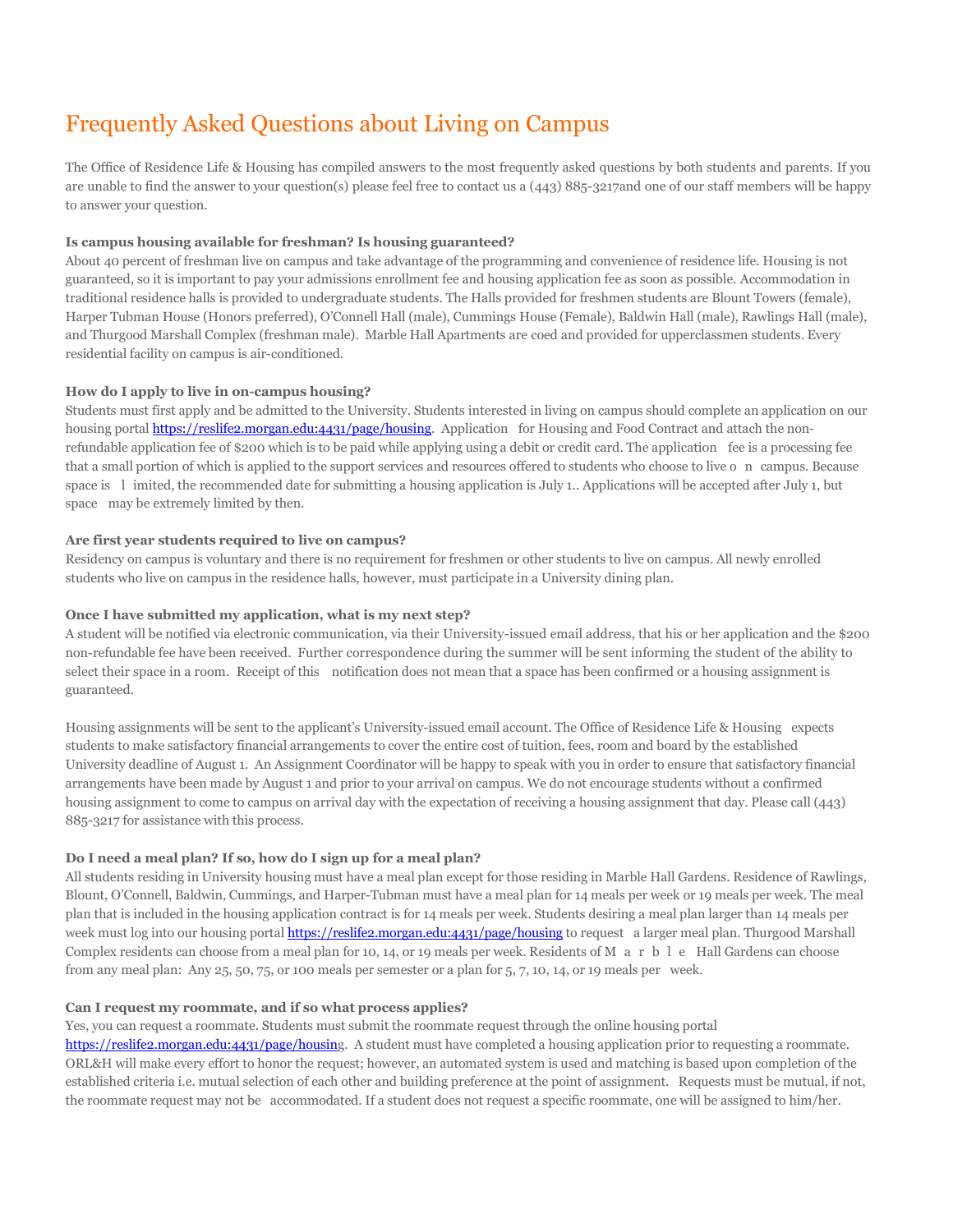#### **How do you assign rooms to new incoming students?**

We assign rooms on a first come, first served basis. Students are given an opportunity from July 1<sup>st</sup> to July 31<sup>st</sup> to select their space. All student who do not participate in this process will be assigned based on the information provided on the completed housing application. We suggest that new students apply as early as possible in order to have sufficient time to complete the process of making satisfactory financial arrangements for the cost of attendance for the Fall Semester . Please note that the deadline for payment of tuition, fees, room and board, as established by The Office of the Bursar, is typically in early August.

#### **When will I know my room assignment?**

Assignments for new students are processed in mid to late July and are sent only to a student's MSU-issued email address.. It is the student's responsibility to monitor his or her MSU email account for housing information.

## **What's in each room (i.e. desk wardrobe, chair bed etc)?**

Most residence hall rooms are furnished with the following for each resident: 1

twin size bed

1 desk

- 1 chair
- 1 chest of drawers
- 1 two door wardrobe Telephone
- and Cable TV jacks Internet jacks

The University does not assume any responsibility for any of your personal property which is stolen, lost, or damaged. An optional personal effects insurance policy is available and ORLH recommends (but does not endorse) that students insure their belongings with National Student Services, INC or CSI Insurance Agency, Inc. If you would like to find out additional information and/or purchase with NSS, you can visit their website at: [www.NSSINC.com,](http://www.nssinc.com/) or contact them at 1-800-256-6774. Additional information for CSI Insurance Agency Inc can be obtained from the website[, www.collegestudentinsurance.com](http://www.collegestudentinsurance.com/) or they can be contacted at 800-411-4911.

## **Can we see the room before they move in?**

In order to maintain the privacy and security of current students residing in our halls and due to limited space availability, we are not able to offer tours of actual rooms.

#### **Can freshman students live in Marble Hall Gardens Apartments ?**

**Marble Hall Gardens Apartments** is available only to upperclassman students and transfer students.

# **Can freshman students apply to live in Morgan View Apartments?**

Morgan View Apartments is privately-owned housing available to students. Morgan View Apartments has a separate application process. Applying for housing through The Office of Residence Life & Housing does not include Morgan View Apartments. Freshman students are not permitted to apply for housing at Morgan View Apartments.

# **What if I need to cancel my request for housing?**

To cancel your housing please log into the housing portal a[t https://reslife2.morgan.edu:4431/page/housing.](https://reslife2.morgan.edu:4431/page/housing) All requests must be received through the system and they will be reviewed on a case by case basis. A penalty may apply to a request to cancel the Housing & Food Contract depending upon the date that the cancellation request is submitted.

#### **What is offered if I have a disability?**

If you have special housing needs because of a disability, please notify us with your application; you must also contact the Student Accessibility Support Services (SASS) at 443-885-3946 and provide them with appropriate documentation. It is important for us to be aware of your needs as early as possible so we can assist you in obtaining suitable accommodations.

#### **Are there curfews?**

No. However, visitation hours have been established. Visitation hours are as follows for University owned and leased facilities:

#### PROCEDURE/GUIDELINES

**For the Purpose of this procedure a "visitor and or guest" shall be defined as an individual who is not assigned to the space, building or facility they are visiting. Additionally, please be advised that students are responsible for and accountable to the actions and behavior of themselves and of visitors/guest in their residential space, residential building/facility, and university property.**

## **VISITATION PROCEDURE/GUIDELINES**

The rules and regulations governing the visitation procedure/guidelines were initiated by resident students and the Residence Hall Council and presented forward by the Office of Residence Life & Housing. All students concerned are expected to assume responsibility for the successful operation of the program. Foundational to the execution and participation in the visitation program (procedures/guidelines) is the accountable responsibility of students for the actions and behavior of themselves and their visitors and or guests. **Failure to comply with the visitation procedure/guidelines will result in disciplinary action.**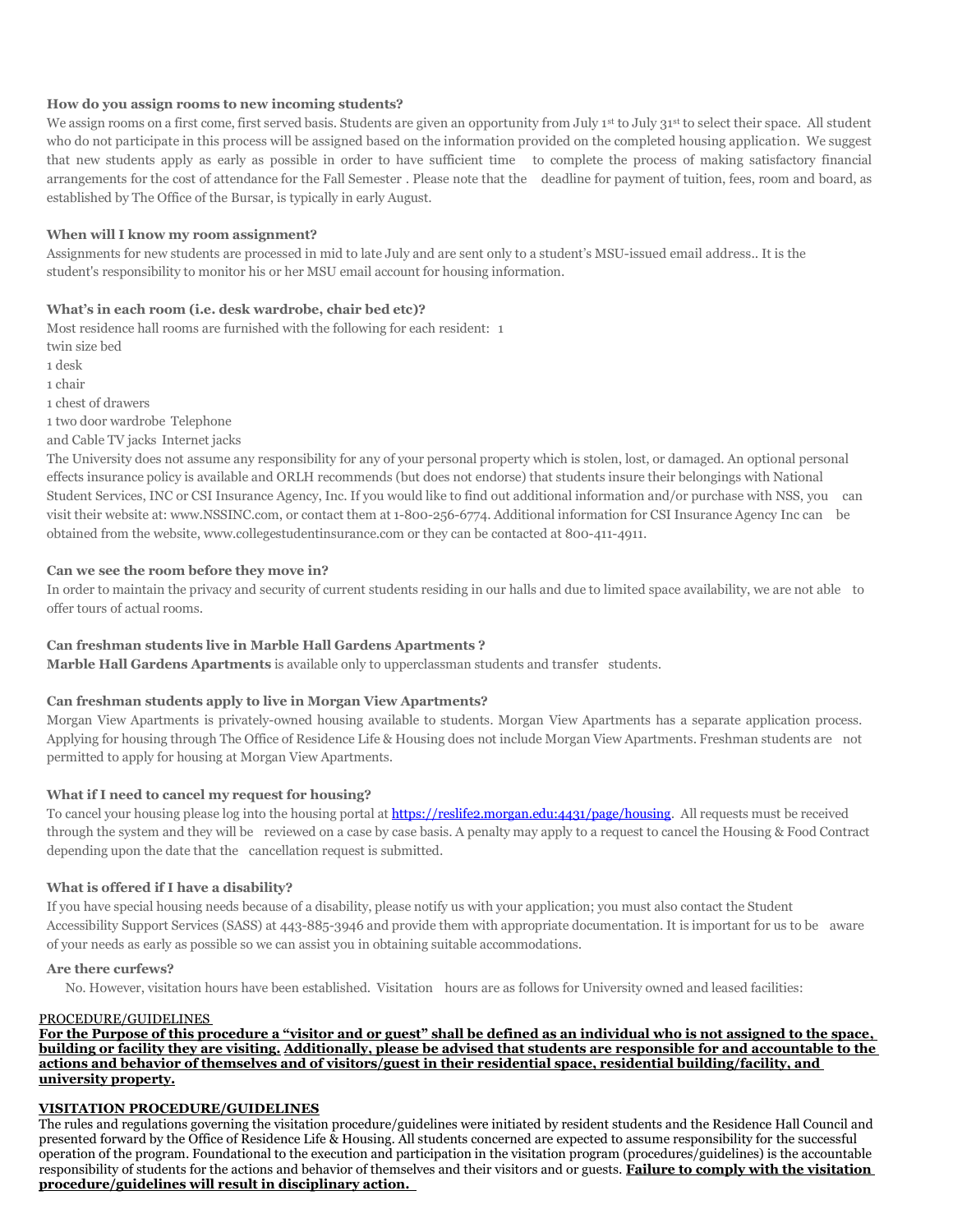**UNIVERSITY OWNED HOUSING FACILITIES: O'Connell Hall Harper/Tubman House Baldwin Hall Cummings House Blount Towers Rawlings Hall Thurgood Marshall Complex \*Marble Hall Gardens (Leased Housing) \* Students residing in Thurgood Marshall Complex and Marble Hall Gardens must register their non-matriculating visitors and or guests during the appropriate visitation hours. The locations for visitors/guests registration are:**

- **Thurgood Marshall Complex: D-Building room 101-Residence Life Office**
- **Marble Hall Gardens: Room 4230-MSU Residence Life Office**

#### **Visitation Hours Are As Follows:**

Monday – Thursday

- o 12pm 4pm: Matriculating Students with Bear Card ONLY
- o 4pm 10:30pm: Matriculating Students with Bear Card ONLY and **General Access-Non-Student: Identification required must be registered by the Student they are visiting**
- Friday
	- o 12pm 4pm Matriculating Students with Bear Card ONLY
	- o 4pm 12pm Matriculating Students with Bear Card and **General Access-Non-Student: Identification required must be registered by the Student they are visiting**
- Saturday
	- o 12pm 12am Matriculating Students with Bear Card and **General Access-Non-Student: Identification required must be registered by the Student they are visiting**
- Sunday
	- o 12pm 10:30pm Matriculating Students with Bear Card and **General Access-Non-Student: Identification required must be registered by the Student they are visiting**

#### **Procedures/Guidelines:**

- Guests are only allowed with the permission of roommate(s).
- Residents are required to leave their ID cards and their visitor's/guest's photo ID card when signing in at the main desk or designated office
- Residents are responsible for their visitor's/guest's retrieving his or her ID card before the end of visiting hours, when leaving the residential facility. Staff will not be liable for ID cards left after visiting hours. Identification cards which are not picked up at the end of visiting hours may only be claimed at the Resident Director's office the following day
- Residents are responsible for their visitors/guests at all times. Residents must also escort their visitors/guests at all times; visitors/guest are not permitted to roam the building unescorted
- All visitors/guests must enter and leave by the main entrance of the building/space
- Maximum number of visitors/guest per space is two per resident
- "Parties"/ large social gatherings are prohibited
- If a conflict exists and or arise between roommates and or visitors/guests, the Resident Director or designated staff must be notified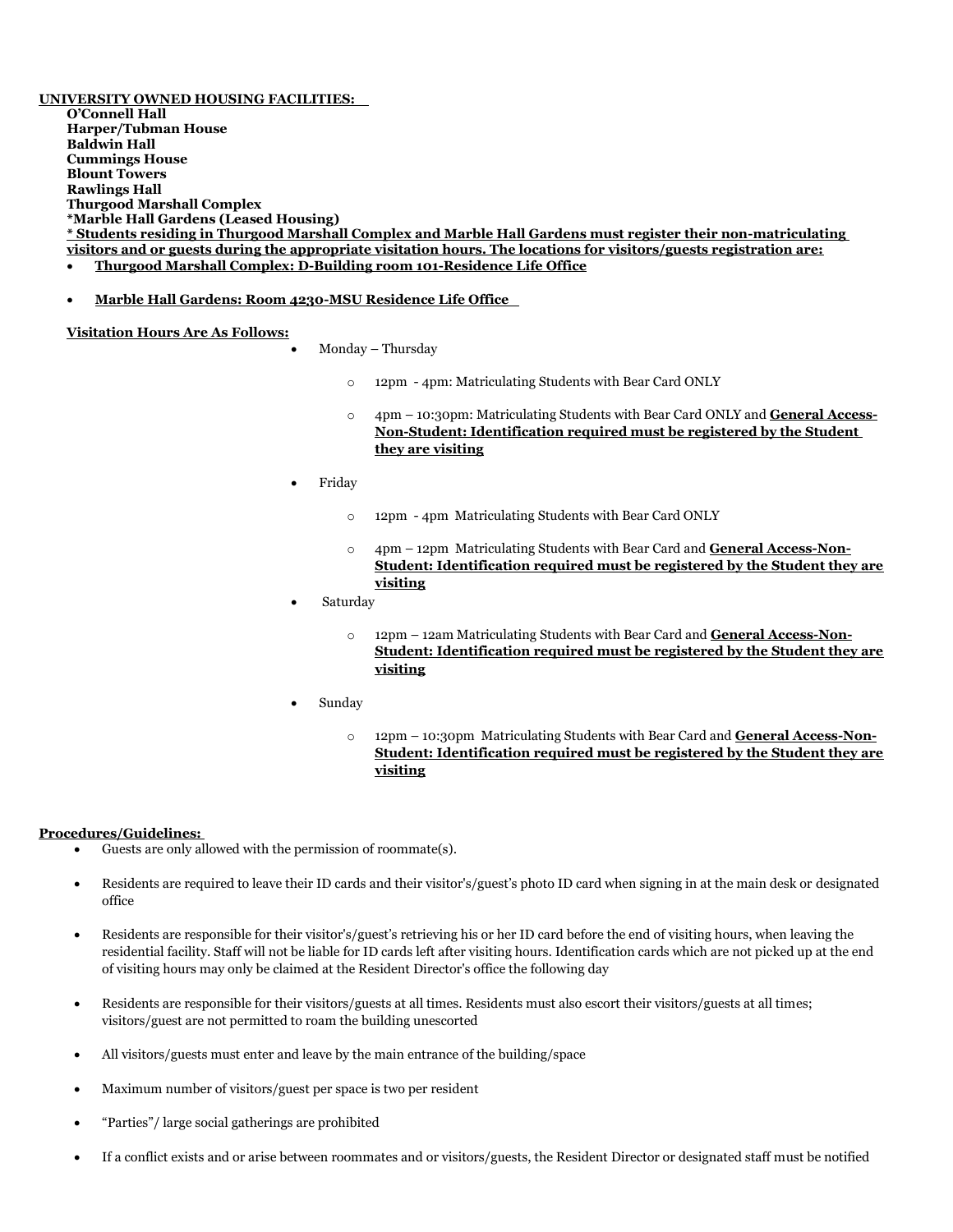- Non-student violators of the visitation guidelines will be referred to Morgan's Police Department (MSUPD) for prosecution on charges of trespassing. Students are responsible for the actions and behavior of their visitors and or guests of their assigned space
- Designated lavatory facilities must be utilized by visitors/guests. Visitors/guests must be escorted when appropriate
- Overnight visitation is prohibited unless procedural approval is applied for and granted. All governing procedures remain applicable

## **What academic support services are available in the residence halls?**

The Academic Enrichment Program which is a free service provided by the Office of Residence Life to aid in a student's academic success. Free tutors, computer labs and study groups are provided through the AEP. This program is very unique and is not offered in any other University Campus Housing. For more information about ways AEP helps students succeed academically, call Kent Ballard at (443) 885- 3388.

## **Who can I ask for help in the residence halls?**

The live-in residential staff consists of Resident Director, Assistant Resident Directors, Resident Assistants and Desk Attendants. They are committed to the ideals and missions of both the University and Residence Life. These individuals are your primary contacts when you have problems or concerns.

## **If something is broken in a room, how does one go about getting it repaired?**

Students are to report any maintenance issues through the online housing portal at [https://reslife2.morgan.edu:4431/page/housing.](https://reslife2.morgan.edu:4431/page/housing) Students should make sure to indicate the room number, date and the nature of the repair. Repairs are typically completed within 48 to 72 hours of the issue being properly reported. The Housekeeping and Maintenance Department cannot repair students' personal belongings.

## **Is there a daily trash removal service for the residence halls?**

Trash is removed from the Residence Halls on a daily basis by the Housekeeping Department. In the traditional residence halls, students are required to take their trash to the trash room, where it will be collected and disposed of by an outside vendor. Students residing in a suite style room are required to take their trash out to the designated trash areas outside of their buildings.

#### **What does the room rate cover on campus?**

The room rate includes heat, electricity, water, sewer, A/C, 24 hour security desk coverage, high-speed data connections, and basic cable TV service.

#### **What can students bring to MSU and what should students leave at home?**

*What you should bring:* Alarm clock Backpack & school supplies Bed linens, pillow, blanket (s) Bicycle with durable lock Broom, mop and cleaning supplies Clothes hangers Computer/laptop & Ethernet cord Desk lamp Detergent Fan First-aid kit Flashlight

Laundry basket, detergent, quarters Iron & ironing board Microwave ovens Mini refrigerator Personal toiletries Posters Postage stamps, envelopes Refrigerators Regular length twin bed sheets Shower shoes Surge protected power strips Television (no larger than 26 inches)